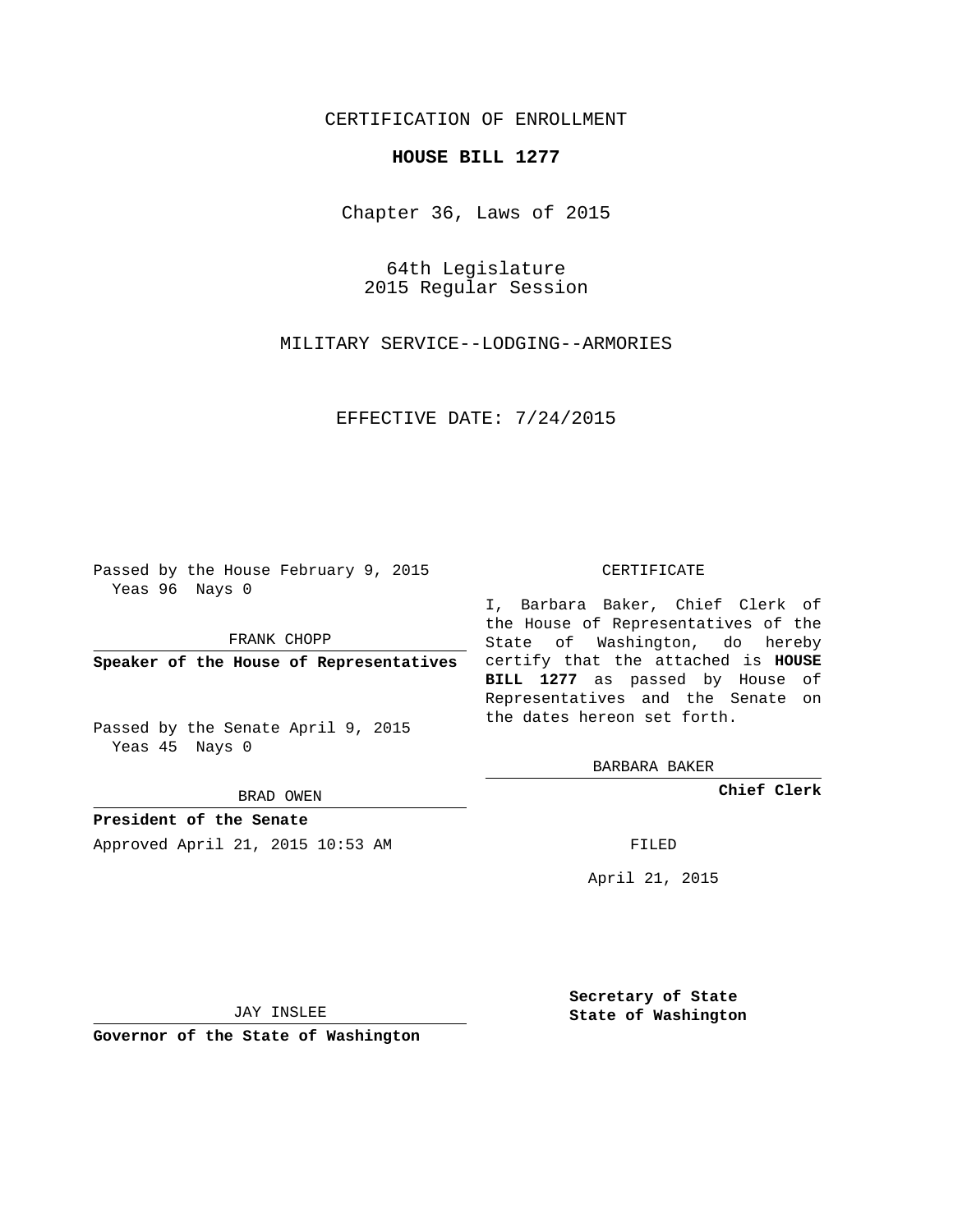## **HOUSE BILL 1277**

Passed Legislature - 2015 Regular Session

**State of Washington 64th Legislature 2015 Regular Session**

**By** Representatives Klippert, Appleton, MacEwen, Muri, Orwall, Goodman, Shea, Haler, Moscoso, Young, Scott, Zeiger, and McCaslin

Read first time 01/16/15. Referred to Committee on Community Development, Housing & Tribal Affairs.

1 AN ACT Relating to transient lodging for military service members in armories; and amending RCW 38.20.010.2

3 BE IT ENACTED BY THE LEGISLATURE OF THE STATE OF WASHINGTON:

4 **Sec. 1.** RCW 38.20.010 and 2009 c 34 s 1 are each amended to read 5 as follows:

6 Except as provided in this section, state-owned armories shall be 7 used strictly for military purposes.

 (1) One room, together with the necessary furniture, heat, light, and janitor service, may be set aside for the exclusive use of bona fide veterans' organizations subject to the direction of the officer in charge. Members of these veterans' organizations and their auxiliaries shall have access to the room and its use at all times.

 (2) A bona fide veterans' organization may use any state armory for athletic and social events without payment of rent whenever the armory is not being used by the organized militia. The adjutant general may require the veterans' organization to pay the cost of heating, lighting, or other miscellaneous expenses incidental to this 18 use.

19 (3) The adjutant general may((<del>, during an emergency,</del>)) permit 20 transient lodging of service personnel in armories.